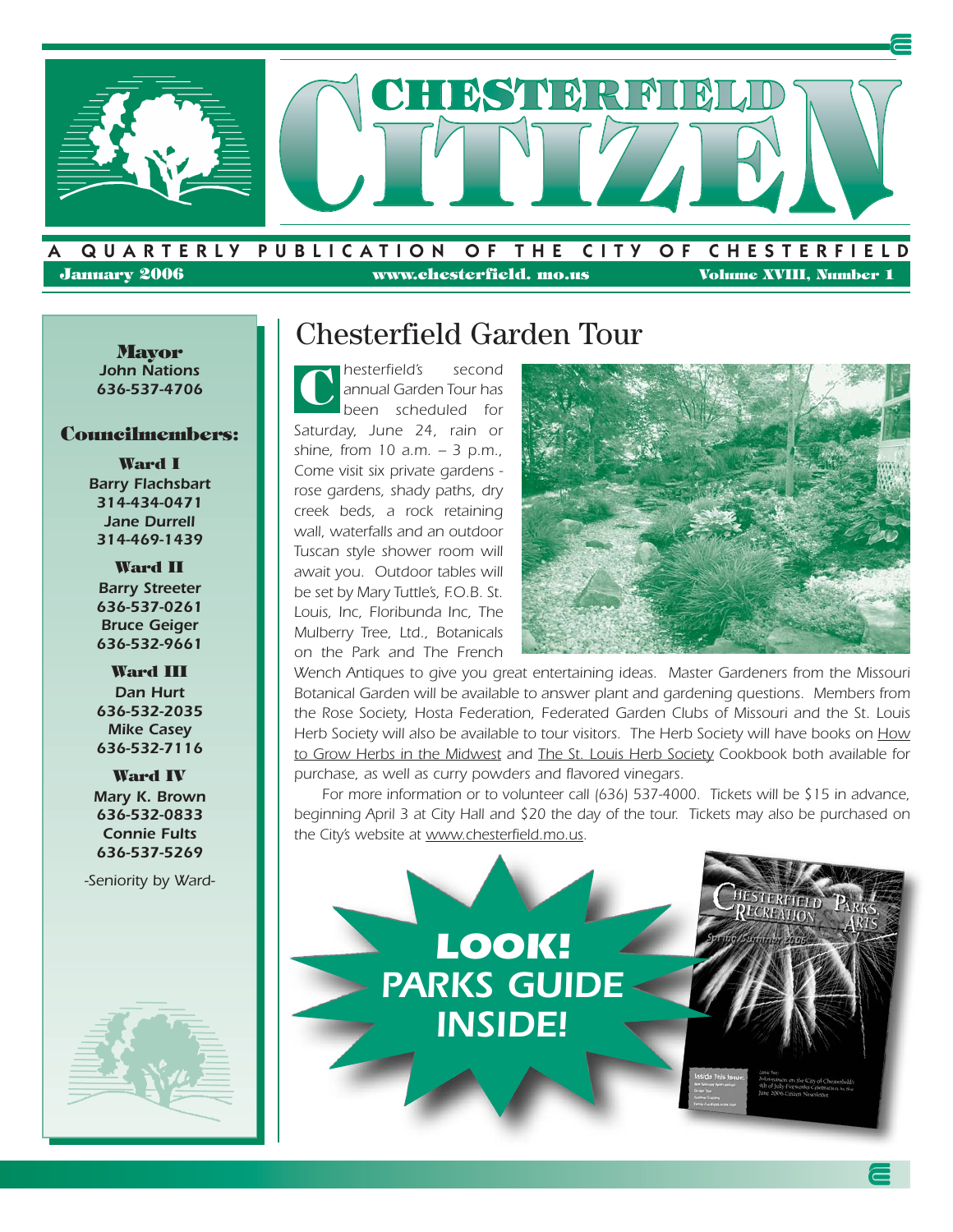# **From the Mayor**

# **2005 in Review**

*his past year was one of many great additions to our City's quality of life and long term sustainability as a community, perhaps more than ever before. The project announcements and decisions made by City Council will greatly impact our City for years to come. It was also a year of collaboration. The efforts of many different individuals and agencies helped to contribute to the great things that happened within our midst during the past year. From entertainment to healthcare and biotech expansions, Chesterfield witnessed growth in all economic sectors. Over one million square feet of new commercial space was approved, creating and/or retaining nearly 2000 jobs in the region. These project announcements and approvals represent over \$400 million of capital investment in Chesterfield and the region.* **T**

*Pfizer announced they would be investing \$200 million in a new 330,000 sq. ft. research facility—the only expansion investment the company is making in the world—and they chose Chesterfield. At an estimated cost of just over \$30 million, St. Luke's Hospital plans to add outpatient medical buildings and expand the hospital facility. Funds continue to be raised for the Stages St. Louis facility, a \$23 million investment to construct a new theater and performing arts center, within Chesterfield Village. Westfield's Chesterfield Shoppingtown redevelopment is nearly complete and scheduled to open in March, with a new 14-screen AMC Theater, Cheesecake Factory and Claddagh's Irish Pub, along with 14 new retailers, representing an investment in our community of \$71 million. Additionally, the 275-room Drury Plaza Hotel is will open in May, along with a new Stoney River Legendary Steakhouse, adjacent to the hotel.* 

*In addition to the private investment that fuels our growth, our citizens directly benefited from the foresight and planning of City Council and our talented Staff. The Miracle Field, at the Chesterfield Valley Athletic Complex (CVAC), was dedicated in August and will allow people of all abilities to experience the thrill of playing baseball. This was a collaborative effort, funded by private donations and businesses, along with contributions from the City and grant funds. The project was awarded the Outstanding Achievement in Local Government Award by the East-West Gateway Council of Governments and received an award from the 2005 Governor's Council on Disability.*

*Your foresight in passing Proposition P for Parks allowed for the construction of four new football fields and two new soccer fields at the CVAC, in 2005. Over 300,000*



*participants and/or spectators utilized the CVAC last year. Additionally, Chesterfield hosted the AAYBA National World Series—two weeks of championship baseball, having untold economic impact in our area. Additionally, we have secured grant funds which will allow for the construction of a multipurpose trail system, on the Monarch-Chesterfield Levee, surrounding the Chesterfield Valley. We estimate that the first phase of this project, from the Summit Ice Complex to the CVAC, will be completed in 2006.*

*Residents also benefited from the completion of the Pathway on the Parkway, which includes an 8-10 foot wide sidewalk along Chesterfield Parkway West, decorative lighting, additional landscaping and improved traffic signalization. This was also a collaborative effort utilizing federal highway grant funds, St. Louis County funding, private donations and City funds generated by the 1/2 cent sales tax for capital improvements. Many of you participated in the opening of the "Pathway", with the September Stroll.*

*During 2005, your City Council appropriated \$2.56 million for concrete street repairs, road- resealing projects, sidewalk replacements and the installation of several handicap ramps throughout the city.* 

*Chesterfield is known for being a tree city and for taking pride in our city's appearance. We improved upon this commitment in 2005 with additional plantings, throughout the City. The Beautification Committee hosted the City's first "Garden Tour" in June, which was enormously successful and the profits from that event were donated to the City, to help fund our continued beautification efforts. Additionally, the Central City Park is being master planned to be expanded to include several lakes and other amenities.*

*Your Planning Commission and Planning Staff spent numerous hours in meetings and public hearings to amend the City's "Comprehensive Plan", to include the Wildhorse Creek Sub-Area, also known as the "bow-tie" area. Their hard work and dedication will ensure prudent planning and*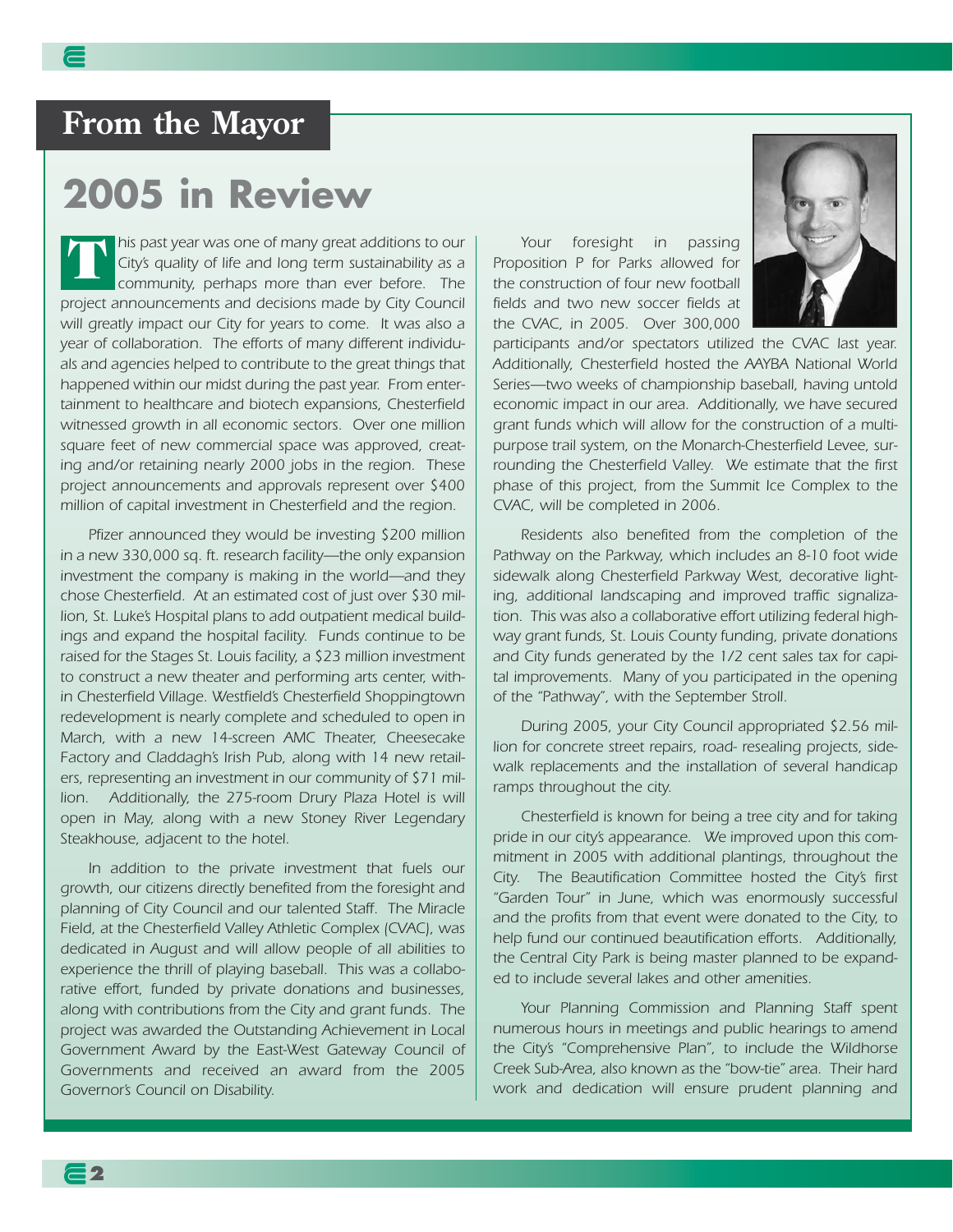## **From the Mayor cont'd**

*development well into the future for this important area of our community.*

*In August, the City Council approved my plan to consolidate our economic development efforts, as a City government function and approved the creation of the Assistant City Administrator for Economic & Community Development position. Subsequently, the Chesterfield Development Advisory Council was established, to advise the City Council and me with regard to the retention and expansion of our economic base. I plan to appoint all members of this important committee, in the near future.*

*What's in store for 2006? Look for roadway improvements to begin in the Chesterfield Valley due to the passage of a Transportation Development District (TDD), last fall. The additional 3/8 cent sales tax, which will be paid by shoppers in the Valley, will fund \$25 million of infrastructure improvements in the coming years. The first project will be the realignment of the intersection at Wildhorse Creek Road, Long Road and Kehrs Mill Road. Chesterfield is partnering with St. Louis County to construct this project, which is currently in the final design stages, after receiving a great deal of public input.*

*An agreement reached with the Monarch-Chesterfield Levee District, at the end of 2005, will result in water and sewer infrastructure improvements in the west end of the*

*Chesterfield Valley. This will open up growth opportunities for light industrial and warehousing, along with retail and commercial businesses in that area. With this growth you can expect to see road improvements to Old Olive and Eatherton Road, as the area develops.*

*2005 was truly a pinnacle year for Chesterfield and 2006 looks to be outstanding as well. I extend my heartfelt thanks to the many volunteers throughout our community who devote their precious time and talents to make our community better. I commend the actions and dedication of the City Council and our Staff for their work in 2005. Everyday, the Administration and the City Council are working to improve the quality of life throughout Chesterfield. Everyday, we work to have a City and a City government of which you may rightfully be proud. Everyday, we work to have a City government which lives up to my "3 Rs" of government: Responsible, Responsive and Representative. Everyday, we're working to make Chesterfield a better place to be!*

*Best regards for the coming year as we all work together to continue to make Chesterfield one of the premier communities in the country.*

Summitateaux

*John Nations Mayor*

#### Mayor Nations Receives Regional Appointments

*ayor John Nations has been selected by County Executive Charlie Dooley to serve on the Board of Directors for the East-West Gateway Council of Governments, which is a regional planning agency, serving the entire metropolitan area. Additionally, Mayor Nations will soon become President of the St. Louis County Municipal League. These appointments will insure a strong "Chesterfield/West County" voice, as regional decisions are being made.*  **M**

#### *CONGRATULATIONS, MAYOR NATIONS!*

### Spring Recycle Drive

*he Citizens Committee for the Environment thanks businesses and families for sustaining recycling participation with magazines, catalogs, cardboard, chipboard and textiles, since 1996! The next recycle drive will be April 22 – 30 at Dierbergs Market Place, located* **T**

*at 1730 Clarkson Road at Baxter Road.* 

*Labeled drop-off bins will be located next to the Clarkson Road side of the parking lot. Please follow the guidelines to avoid contamination and to insure future free recycling opportunities for everyone.* 

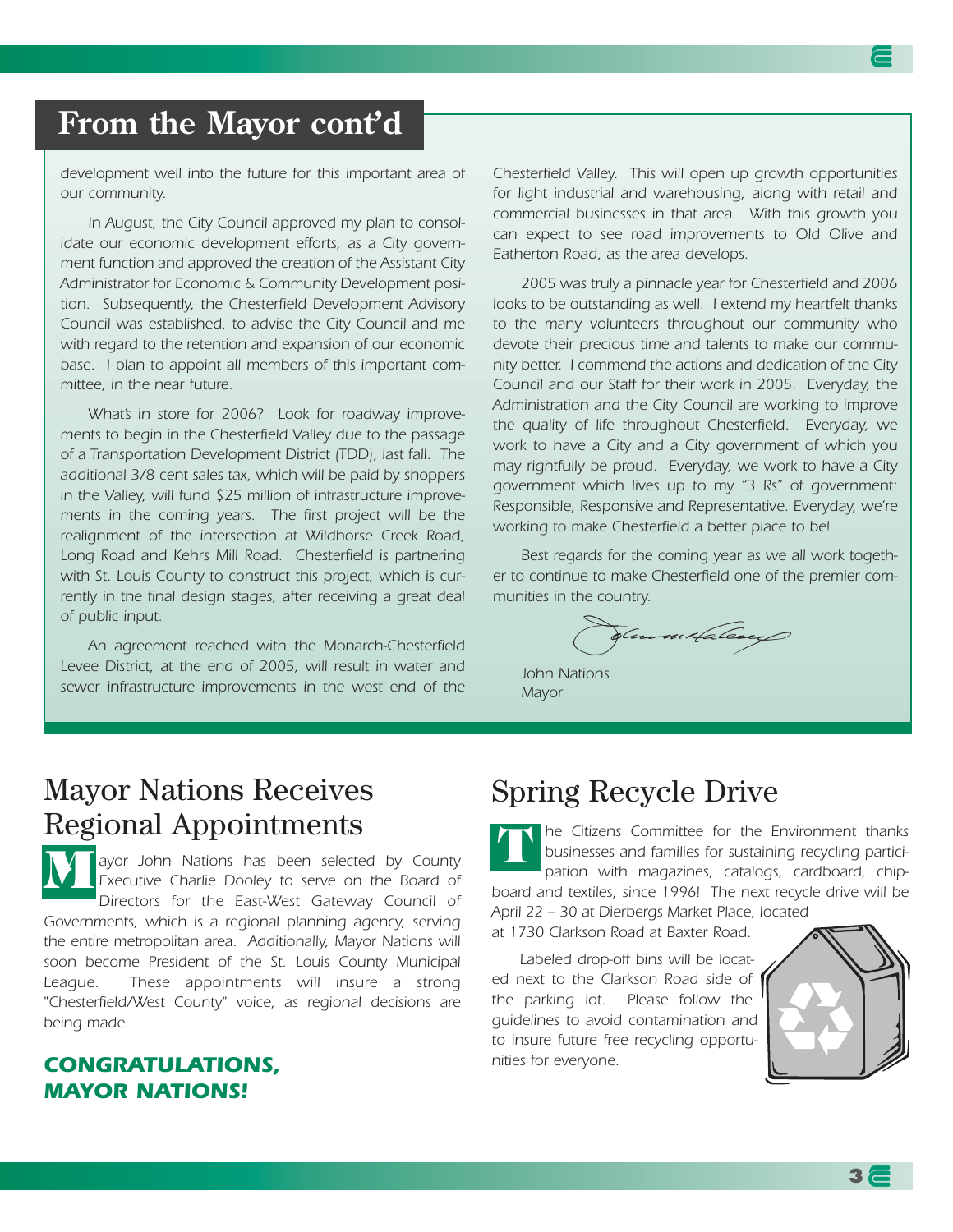## Family Court Seeks Male Mentors

*urrently, the St. Louis County Family Court has twenty (20) male teenagers, ages 12 - 16, who are awaiting the opportunity to build a productive relationship, with a "male mentor". Mentors provide support and companionship for these teenagers as, together, they participate in team-building and social skill development exercises, as well as discussions of personal responsibility. Mentors are provided training and on-going supervision by Court staff.*  **C**

*If you are interested, mentors must be 21 years old and be willing to give at least eight hours of volunteer time, per month. Please call Barbara Ann Hughes, Deputy Juvenile Officer, at (314) 615-8446, for more information and to enroll in this program.* 



**4**

#### **City Council Actions**

#### *APPOINTMENTS* ■■■■■■■■■■■

*Alan Baudler appointed to the Board of Adjustment.*

*Chuck Forgue appointed to the MIS Citizens Advisory Committee.*

*Maureen Feltz appointed to the Parks, Recreation and Arts Citizens Advisory Committee.*

*Barbara Loveland appointed to the MIS Citizens Advisory Committee.*

#### **PROCLAMATIONS**

*To Chabad Lubavitch, in celebration of the Jewish promotion of greater awareness of the concepts of education, morality and decency among all people.*

*To Michael Salvatore Ferranto, Scott Stephen Hall, Michael E. Koschoff, Bradley H. Sayre and Ian Joseph Wrobel, for having achieved the rank of Eagle Scout.*

*Re: Native American Heritage Month in November.*

*To Douglas R. Beach, for having served as City Attorney since June 1, 1988 and noting his appointment as a St. Louis County Associate Circuit Court Judge.*

*To Julie Silver, for her many accomplishments on the Parkway Central Varsity Softball Team, in the Symphonic Orchestra, National Honors Society, Senior Women, Mu Alpha Theta (Math Honors Society) while maintaining a 4.0 GPA at Parkway Central High School and having been awarded the Prudential Spirit of Community Award and "Do the Right Thing" Award, presented to her from St. Joseph's Institute for the Deaf.*

*To Ascension School, Chesterfield Day School, Chesterfield Elementary, Kehrs Mill Elementary, Shenandoah Valley Elementary, Wild Horse Elementary, for participating in the D.A.R.E. program.*

*To Cub Scout Troop #597, from Ascension School (George Frank, Ryan Ruckert, Ryan Wilsdorf, Trey Erbs, Stephen Deay, Jake McFerron and Wilson Hayward) for participating in the flag ceremony at a City Council meeting.*

# Historical Commission Presents… *Heroes, Villains, Indians Wars and Disasters*

*he Historical Commission will present a slide presentation "Chesterfield - Then and Now". The presentation, narrated by Bill and Terry Wunderlich, Chairpersons of the Historical Commission, will enlighten everyone as to who lived in their neighborhood so very long ago. This free presentation will bring to life heroes, villains, native Americans, wars and disasters.*  **T**

*The presentation will take place at 7:30 p.m. on Wednesday, March 8 in the Council Chambers at City Hall.*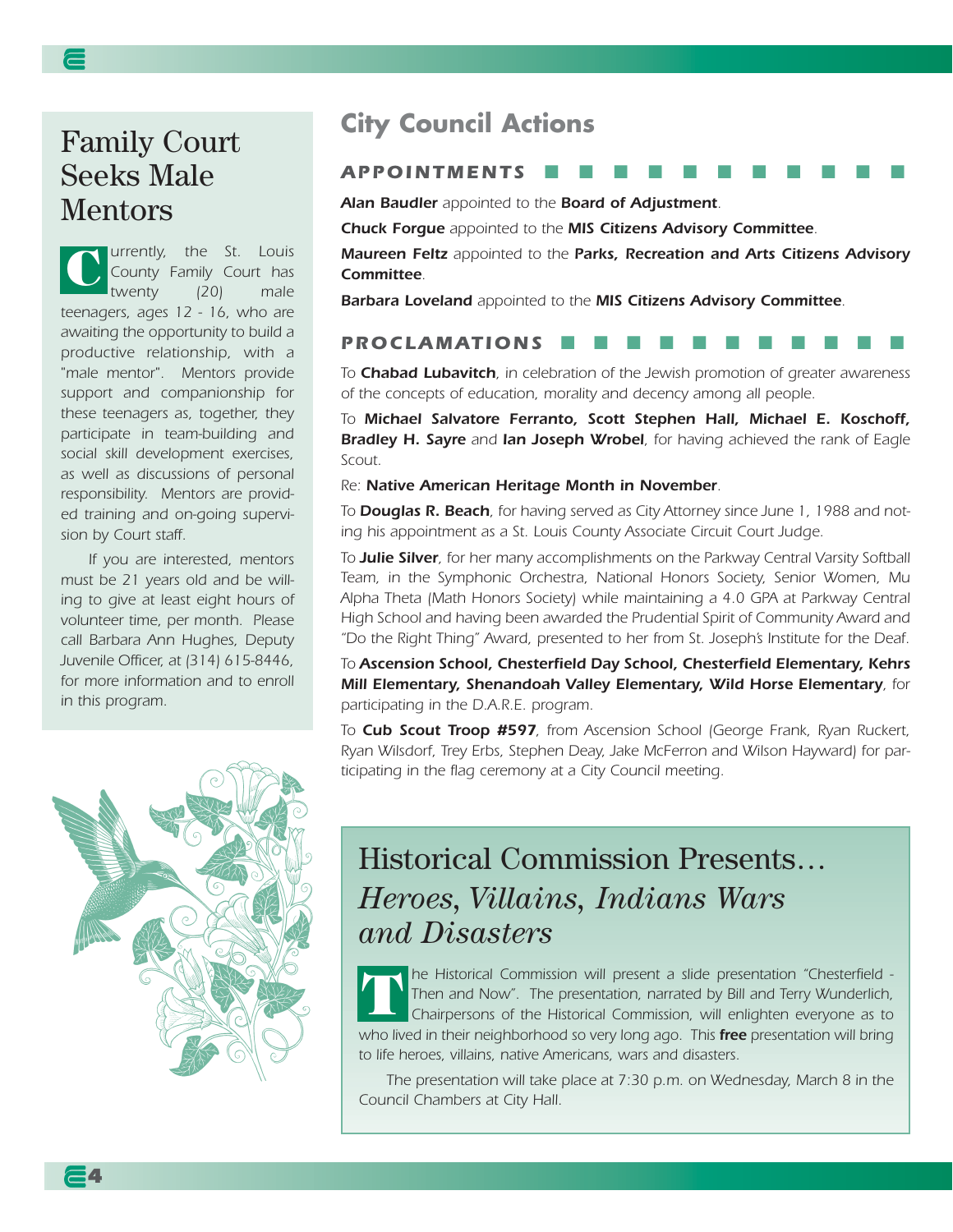## Community Emergency Response Teams (CERT) Programs

*he Chesterfield Police and the Monarch Fire Protection District will co-host 24 hour Community Emergency Response Team (CERT) training programs.*  **T**

*During this time of increased emphasis on homeland security, CERT has provided an avenue for citizens to better prepare themselves for emergency circumstances that may arise within the community.*

*CERT is about readiness, people helping people, rescuer safety and doing the most good for the greatest number. Through this training, citizens will be equipped to manage utilities, extinguish small fires, provide basic medical aid and save the lives of their neighbors and co-workers. Following the Mexico City earthquake, untrained, spontaneous volunteers saved 800 people. Sadly to say, over 100 untrained volunteers lost their lives while attempting to save others. This is a high price to pay and is preventable through training.*

*The next CERT training sessions have been scheduled from 6 – 10 p.m. on Wednesday evenings, from April 26 – May 31. For CERT registration, please call Police Capt. Graham Burnley at (636) 537-3000, e-mail him at gburnley@chesterfield.mo.us., or visit the City's website at www.chesterfield.mo.us.*

#### ■ ■ ■ ■ ■ ■ ■ ■ ■ ■ ■ ■ ■ ■ ■

## Avoiding Spring Nuisances

*he transition from one season to another often brings an increase in the number of nuisance complaints to the City of Chesterfield. Did you know that the City has an ordinance about nuisances? Here is a list of some of the common violations observed at this time of the year.* **T**

- *Pools and ponds of stagnant water, which can attract mosquitoes or other vectors.*
- *Animals which may be dangerous or cause annoyance to other residents in the area.*
- *Trash, yard waste, junk.*
- *Grass and weeds, that are twelve inches or higher.*
- *Dead or decaying trees.*
- *Dilapidated structure.*

*As you're doing your spring cleaning, remember to look around your property to see if there are any violations. The City of Chesterfield Nuisance Ordinance can be viewed on the website, at www.chesterfield.mo.us. Then enter "1989" in the "search box" and click on the link. If you'd like to report a potential nuisance, contact the Department of Planning at (636) 537-4746.*



#### *ELEMENTARY ART SHOWCASE & MURAL PROJECT March 17 – April 16*

*The Gallery at Chesterfield Arts will showcase the work of emerging young Chesterfield Artists in grades K through 8, representing public, private and parochial schools in our community. This exhibit, which runs through April 16, will also feature a community mural project themed "What is Special about Your Community." Each school represented in the exhibit will decorate a panel to hang in the gallery windows during the run of the show.*

#### *ST. LOUIS IRISH ARTS March 18, 7pm*

*Chesterfield Arts presents an evening of energizing music and dance performed by this world-class company. Co-sponsored by Rockwood Community Education, the performance will be held at Marquette High School. Tickets are \$4 for children under 12 and \$8 for adults.* 

#### *EQUINOX CHAMBER QUINTET*

#### *May 21, 5pm*

*Bonhomme Presbyterian Church will host the Equinox Chamber Quintet. They will be performing a masterful and diverse concert featuring a mix of classical and world music compositions, including "A Walk through Shaw's Garden" by John Lampkin, "Summer Music" by Samuel Barber, "Dark Winds Rising" by Phillip K. Bimstein. A donation of \$5 at the door is suggested.*

*Chesterfield Arts offers classes throughout the year for all ages and levels. For information about any of our upcoming events or classes, please call (636) 519-1955 or visit our website at www.chesterfieldarts.org.*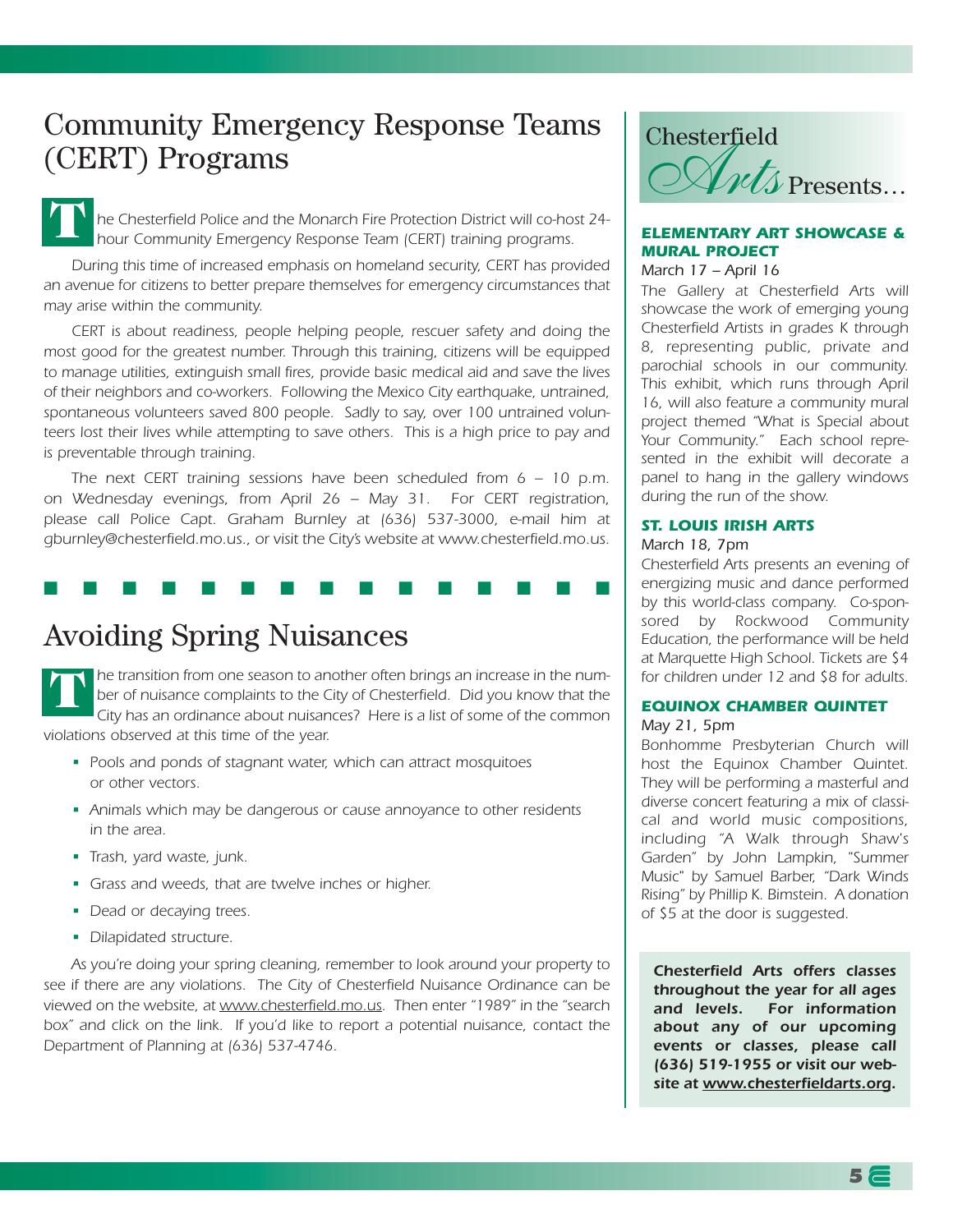#### *March*

*6 City Council City Hall, 7 p.m.*

- *13 Planning Commission City Hall, 7 p.m.*
- *20 City Council City Hall, 7 p.m.*
- *27 Planning Commission City Hall, 7 p.m.*

#### *April*

**calendar**

- *4 Municipal Election Please vote!*
- *10 Planning Commission City Hall, 7 p.m.*
- *17 City Council (Installation of newly-elected officials) City Hall, 7 p.m.*
- *24 Planning Commission City Hall, 7 p.m.*

#### *May*

*1 City Council City Hall, 7 p.m.*

- *8 Planning Commission City Hall, 7 p.m.*
- *15 City Council City Hall, 7 p.m.*
- *22 Planning Commission City Hall, 7 p.m.*
- *29 City Hall Closed Observance of Memorial Day*

## Allied Waste Establishes New Website

*llied Waste (Midwest Waste) now has a website available to serve the needs of all of its solid waste customers. Feel free to visit stl.disposal.com (do NOT enter "www") for the answers to any questions you might have. Additionally, as a new service, it is now possible to pay your bill directly from this website! Updated information regarding Allied Waste's mailing address, phone numbers, holiday schedule, special announcements/bulletins, as well as information regarding various service options, are all available through this website. Again, just type stl.disposal.com on your web browser!* **A**

#### Allied Waste - Holiday Schedule - 2006

*lease note that Allied Waste will observe the following holidays, during the remainder of 2006 and into early 2007:* **P**

*Memorial Day - Monday, May 29, 2006 (Mondayaffected, each day of collection will take place one day later.)*

*Independence Day - Tuesday, July 4, 2006 (Monday unaffected; every other collection day will take place one day later.)*

*Labor Day - Monday, September 4, 2006 (see above)*

*Thanksgiving - Thursday, November 23, 2006 (Monday and Tuesday unaffected; Thursday and Friday collections will take place one day later.)*

*Christmas - Monday, December 25, 2006 (see above)*

*New Year's - Monday, January 1, 2007 (see above)*

*If you have questions or need to report a service miss, please call (636) 947-5959, or send an e-mail to midwestwaste.stl@awin.com.*

**6**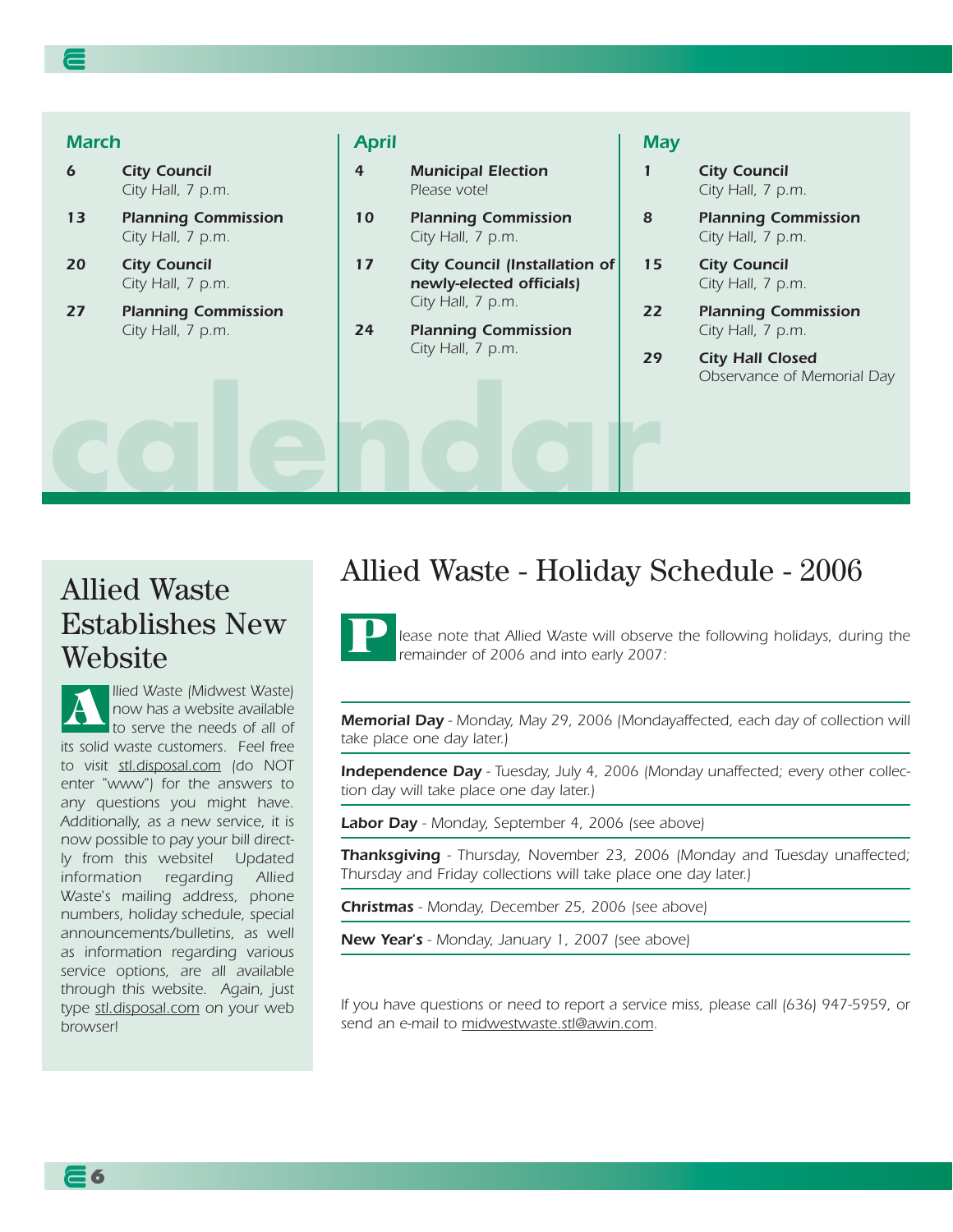## Safety Town

*afety Town is a preschool safety program for 4, 5, and 6 year olds sponsored by the Chesterfield Police Department, the Rotary Club of Chesterfield and the Parkway School District and is held at the Parkway Early Childhood Center, 14650 Clayton Road.*  **S**

*Each session is conducted for two consecutive weeks, Monday through Friday, for two hours per day. The children learn about a variety of safety issues through classroom interaction, as well as through interactive play outside in the miniature town. The town comes complete with buildings, stop signs and electric signals.*

*This year's sessions are:*



*Preference will be given to those persons who complete the registration forms at the official registration night and who are Chesterfield residents. This preference does not apply to those children who have previously attended Safety Town. Registration forms received during the official registration session will be processed on a "first come, first served" basis. (Please do not get to City Hall before 5 p.m.)*

*Registration forms will be available at the Police Department, 690 Chesterfield Parkway West, after April 7, for those who cannot attend the open registration. However, forms turned in after the registration night will be processed after all others from registration night.*

*For further information contact the Chesterfield Police Community Affairs Division at (636) 537-3000.*

■ <u>LU ■ ■ ■ ■ ■ ■ ■ ■ ■ ■ ■ ■ ■ ■ ■</u>

### AARP Older Driver Course

*he Chesterfield Police Department is proud to announce a cooperative effort with AARP in providing the "55 Alive" driver safety program. AARP's "55 Alive" program is the nation's first and largest classroom driver improvement course. It provides a thorough review of the "rules of the road" with an emphasis on defensive driving practices.* **T**

*The eight-hour course is taught in two, four-hour sessions spanning two days. There are NO tests, but a minimal student fee of \$10 is charged. Graduates may also be eligible to receive a discount from their auto insurance carrier.* 

*The Chesterfield course will be held from 9 a.m. to 1 p.m. on Tuesday, April 4 and Wednesday, April 5 at City Hall. Reservations are required and attendance is required for both days.* 

*For further information or to register, please contact program coordinator Officer Mark Caswell at (636)537-6769 or mcaswell@chesterfield.mo.us.*

## Police Department Seeks Renewal of International Accreditation

*n April 1 the Chesterfield Police Department will seek* first reaccreditation *through the Commission on Accreditation for Law Enforcement Agencies (CALEA). This is a three year process during which the Police Department must adhere to strict international guidelines of policing and organizational practices. In early April, three Accreditation Assessors will arrive in Chesterfield to review policies and examine procedures to verify compliance with internationally set standards. There will also be an opportunity for citizens to contact these assessors and support the Police Department's efforts in retaining their internationally recognized status during this review period.*  **O**

*From 1 p.m. – 5 p.m. on Sunday April 2, a dedicated phone line will be available for the public to contact the Assessors. The Assessors can be reached by calling the Police Department's dedicated line (636) 537-6745.* 

*From 4:30 p.m. to 6:30 p.m., on Monday April 3, there will be an open hearing in the City of Chesterfield Council Chambers, located at 690 Chesterfield Parkway West, where citizens will, again, have the opportunity to voice their opinions about the Police Department and their efforts in retaining accredited status.*